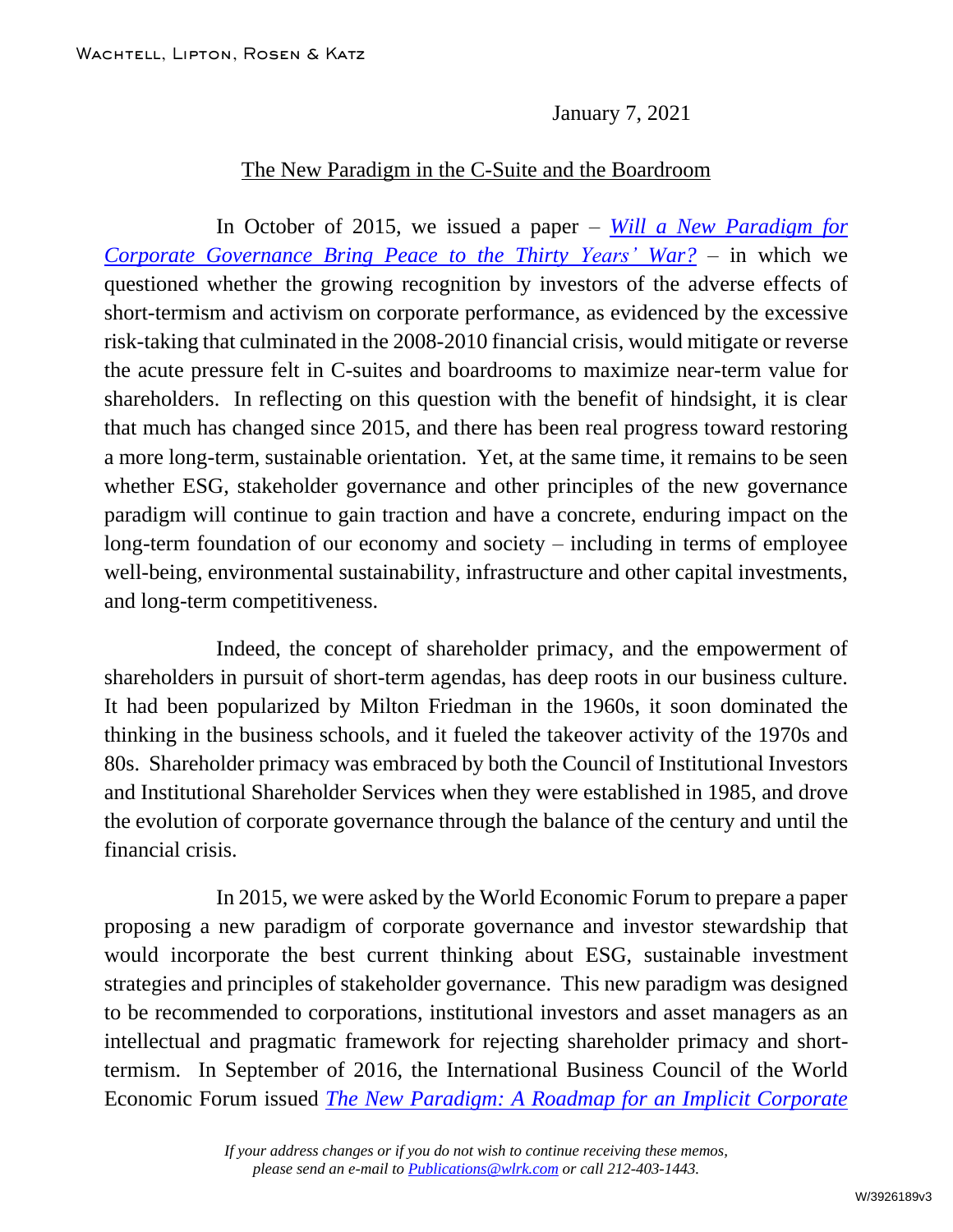## *[Governance Partnership Between Corporations and Investors to Achieve Sustainable](https://www.wlrk.com/webdocs/wlrknew/AttorneyPubs/WLRK.25960.16.pdf)  [Long-Term Investment and Growth](https://www.wlrk.com/webdocs/wlrknew/AttorneyPubs/WLRK.25960.16.pdf)*.

Since the publication of *The New Paradigm*, the support for ESG and stakeholder governance by major institutional investors and asset managers has continued to increase. In August 2019, the Business Roundtable abandoned the shareholder primacy principles it had adopted in 1997 and embraced stakeholder governance. Although the Business Roundtable's statement was widely applauded by major investors and corporations, it was criticized by the Council of Institutional Investors as well as activist investors and their academic supporters. Six months later, the Covid-19 pandemic was upon us, creating wide-ranging operational and governance challenges for corporations that sharply disrupted settled expectations. And then came the 50<sup>th</sup> anniversary of Milton Friedman's 1970 New York Times article, which prompted further reflections and commentary on the historical trajectory of shareholder primacy and the ways it has shaped American businesses and our economy and society more broadly.

These recent events have brought into sharp focus the continuing importance of restoring and supporting a long-term perspective, and the basic objectives that management, boards of directors and investors must focus on as outlined in the new paradigm.

As a guiding first principle, the new paradigm conceives that the purpose of a corporation is to conduct a lawful, ethical, profitable and sustainable business in order to ensure its success and grow its value over the long term. This requires consideration of the interests of all the stakeholders that are critical to the corporation's success (e.g., shareholders, employees, customers, suppliers and communities), as determined by the corporation and its board of directors using their business judgment. It also requires regular engagement with shareholders, who, having the right to elect the directors, are essential partners in supporting the corporation's pursuit of its purpose. Fulfilling corporate purpose in this manner is fully consistent with the fiduciary duties of management and the board of directors.

The new paradigm's statement of corporate purpose is broad enough to apply to every business entity, but at the same time supplies clear guideposts for action and engagement. The basic objective of sustainable profitability recognizes that the purpose of for-profit corporations includes creation and growth of value for investors.